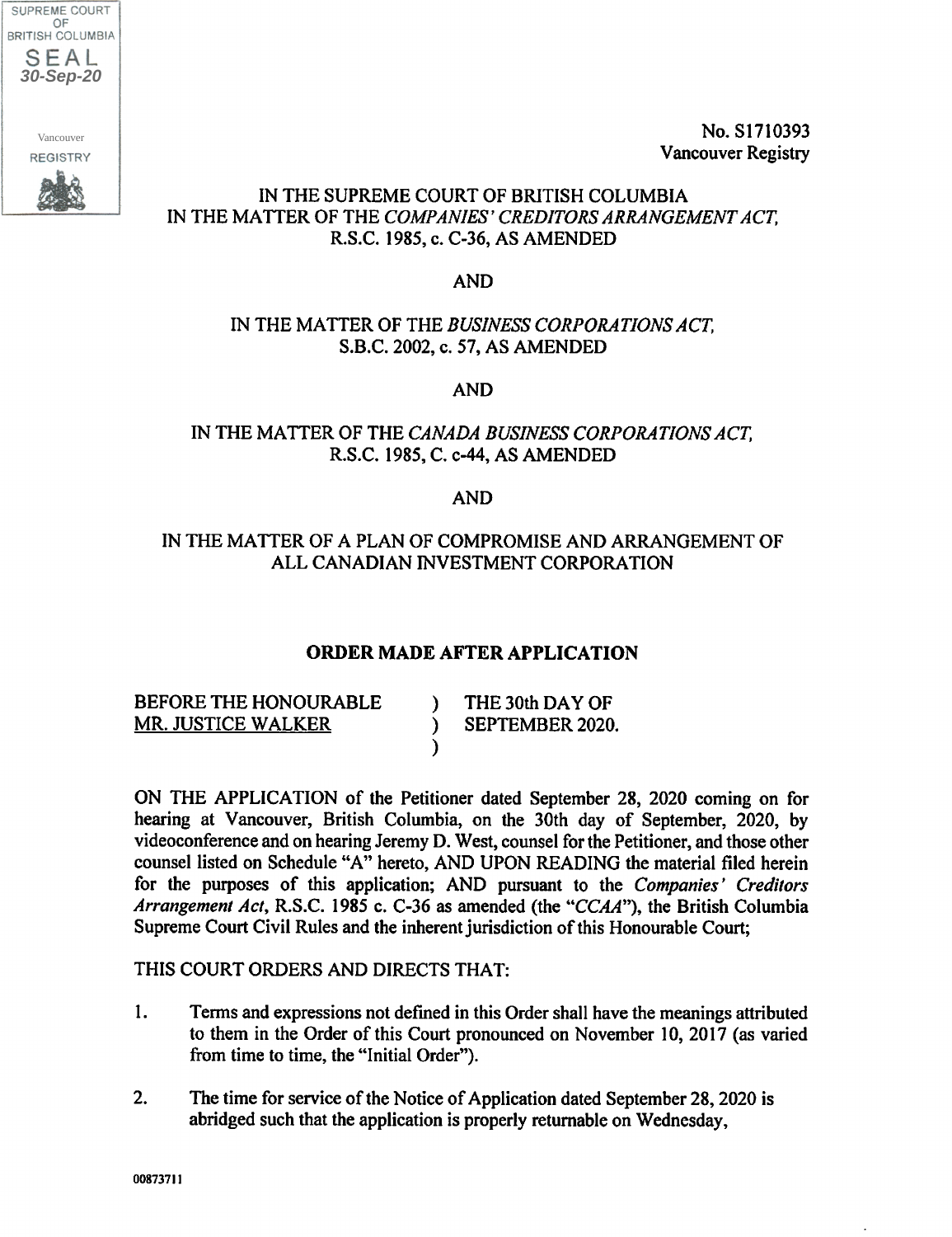September 30, 2020 and service upon any interested party other than those parties on the service list maintained by the Petitioner and the Monitor in this matter is hereby dispensed with.

### Stay of Proceedings

- 3. The stay of proceedings is hereby extended from October 16, 2020 to January 22, 2021.
- 4. The proceedings are adjourned for hearing at 9:00 a.m. Wednesday January 13, 2021.
- 5. Approval of counsel as to form listed in Schedule "A" hereto, except counsel for the Petitioner, is hereby dispensed with.

THE FOLLOWING PARTIES APPROVE THE FORM OF THIS ORDER AND CONSENT TO EACH OF THE ORDERS, IF ANY, THAT ARE INDICATED ABOVE AS BEING BY CONSENT:

Signature of Jeremy D. West Counsel for the Petitioner

Digitally signed by Walker, J

Registrar

By the Court.

Digitally signed by Carion, Ondina